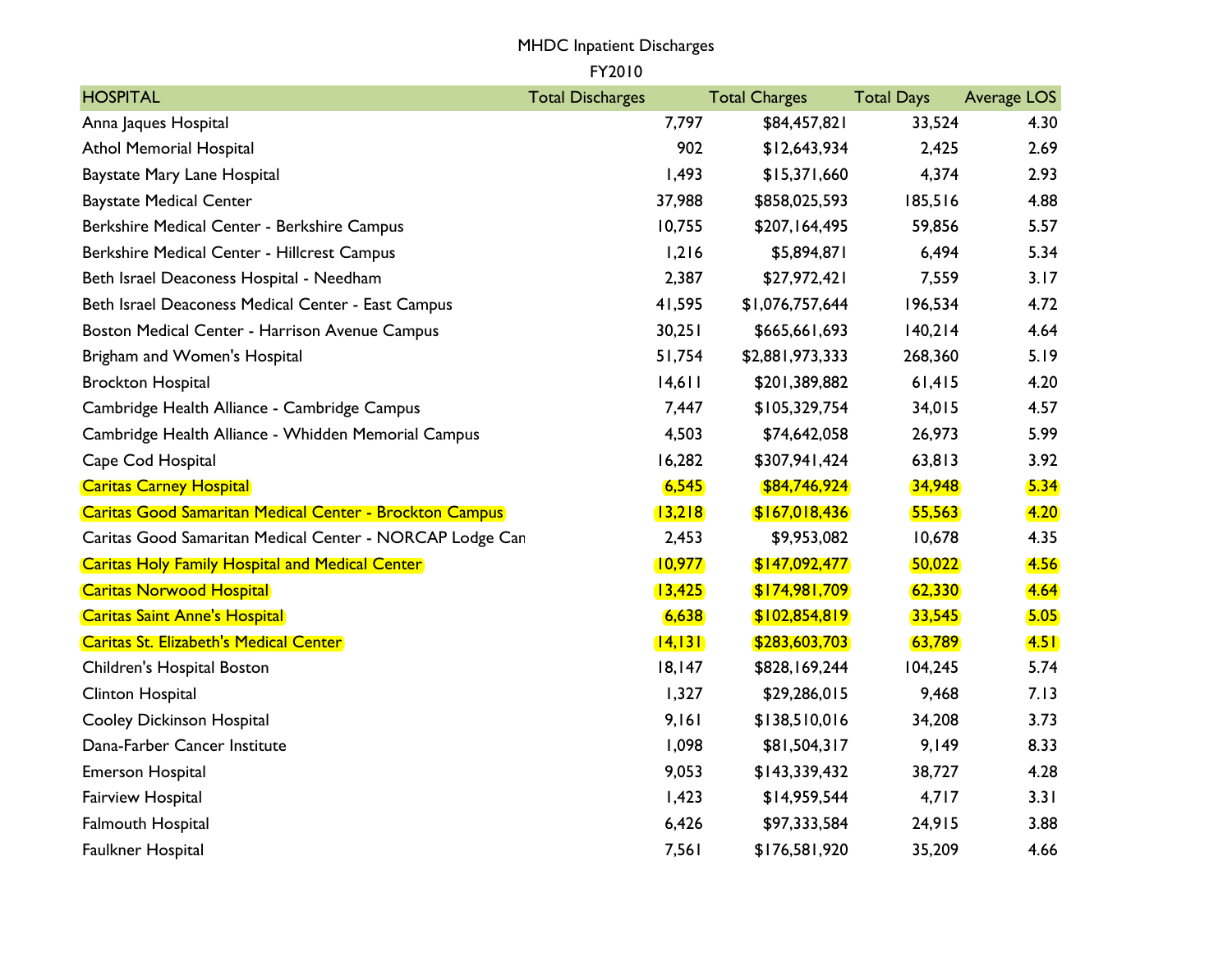## MHDC Inpatient Discharges

FY2010

| <b>HOSPITAL</b>                                              | <b>Total Discharges</b> | <b>Total Charges</b> | <b>Total Days</b> | Average LOS |
|--------------------------------------------------------------|-------------------------|----------------------|-------------------|-------------|
| <b>Franklin Medical Center</b>                               | 4,292                   | \$59,457,870         | 18,367            | 4.28        |
| Hallmark Health System - Lawrence Memorial Hospital Campus   | 5,224                   | \$75,779,476         | 29,505            | 5.65        |
| Hallmark Health System - Melrose-Wakefield Hospital Campus   | 11,118                  | \$130,972,968        | 46,661            | 4.20        |
| Harrington Memorial Hospital                                 | 4,056                   | \$52,065,785         | 16,522            | 4.07        |
| Health Alliance Hospital - Burbank Campus                    | 772                     | \$18,163,714         | 6,299             | 8.16        |
| Health Alliance Hospital - Leominster Campus                 | 7,733                   | \$128,963,388        | 28,291            | 3.66        |
| Heywood Hospital                                             | 5,382                   | \$60,559,375         | 24,102            | 4.48        |
| Holyoke Medical Center                                       | 6,691                   | \$66,546,320         | 29,123            | 4.35        |
| Jordan Hospital                                              | 11,313                  | \$153,605,728        | 47,583            | 4.21        |
| Lahey Clinic - Burlington Campus                             | 21,692                  | \$487,944,199        | 101,606           | 4.68        |
| Lawrence General Hospital                                    | 12,196                  | \$169,792,695        | 48,699            | 3.99        |
| Lowell General Hospital                                      | 15,695                  | \$206,598,464        | 53,417            | 3.40        |
| Marlborough Hospital                                         | 4,155                   | \$72,935,190         | 17,445            | 4.20        |
| Martha's Vineyard Hospital                                   | 1,193                   | \$17,119,132         | 5,234             | 4.39        |
| Massachusetts Eye and Ear Infirmary                          | 539                     | \$12,330,892         | 1,808             | 3.35        |
| Massachusetts General Hospital                               | 50,337                  | \$2,850,595,692      | 288,723           | 5.74        |
| Mercy Medical Center - Providence Behavioral Health Hospital | 4,096                   | \$55,013,271         | 36,027            | 8.80        |
| Mercy Medical Center - Springfield                           | 12,131                  | \$238,493,054        | 53,920            | 4.44        |
| <b>Merrimack Valley Hospital</b>                             | 3,873                   | \$61,341,310         | <u>19,596</u>     | 5.06        |
| MetroWest Medical Center - Framingham Campus                 | 11,194                  | \$153,902,765        | 38,616            | 3.45        |
| MetroWest Medical Center - Leonard Morse Campus (Natick)     | 4,525                   | \$74,413,028         | 24,753            | 5.47        |
| Milford Regional Medical Center                              | 8,374                   | \$132,883,550        | 32,635            | 3.90        |
| Milton Hospital                                              | 4,737                   | \$70,850,744         | 16,309            | 3.44        |
| <b>Morton Hospital and Medical Center</b>                    | 6,702                   | \$64,785,213         | 29,886            | <b>4.46</b> |
| Mount Auburn Hospital                                        | 14,867                  | \$205,982,657        | 62,429            | 4.20        |
| Nantucket Cottage Hospital                                   | 507                     | \$5,399,682          | 1,885             | 3.72        |
| <b>Nashoba Valley Medical Center</b>                         | (1,787)                 | \$27,267,392         | 5,845             | 3.27        |
| New England Baptist Hospital                                 | 7,175                   | \$184,755,608        | 27,022            | 3.77        |
| Newton-Wellesley Hospital                                    | 20,351                  | \$392,933,442        | 75,702            | 3.72        |